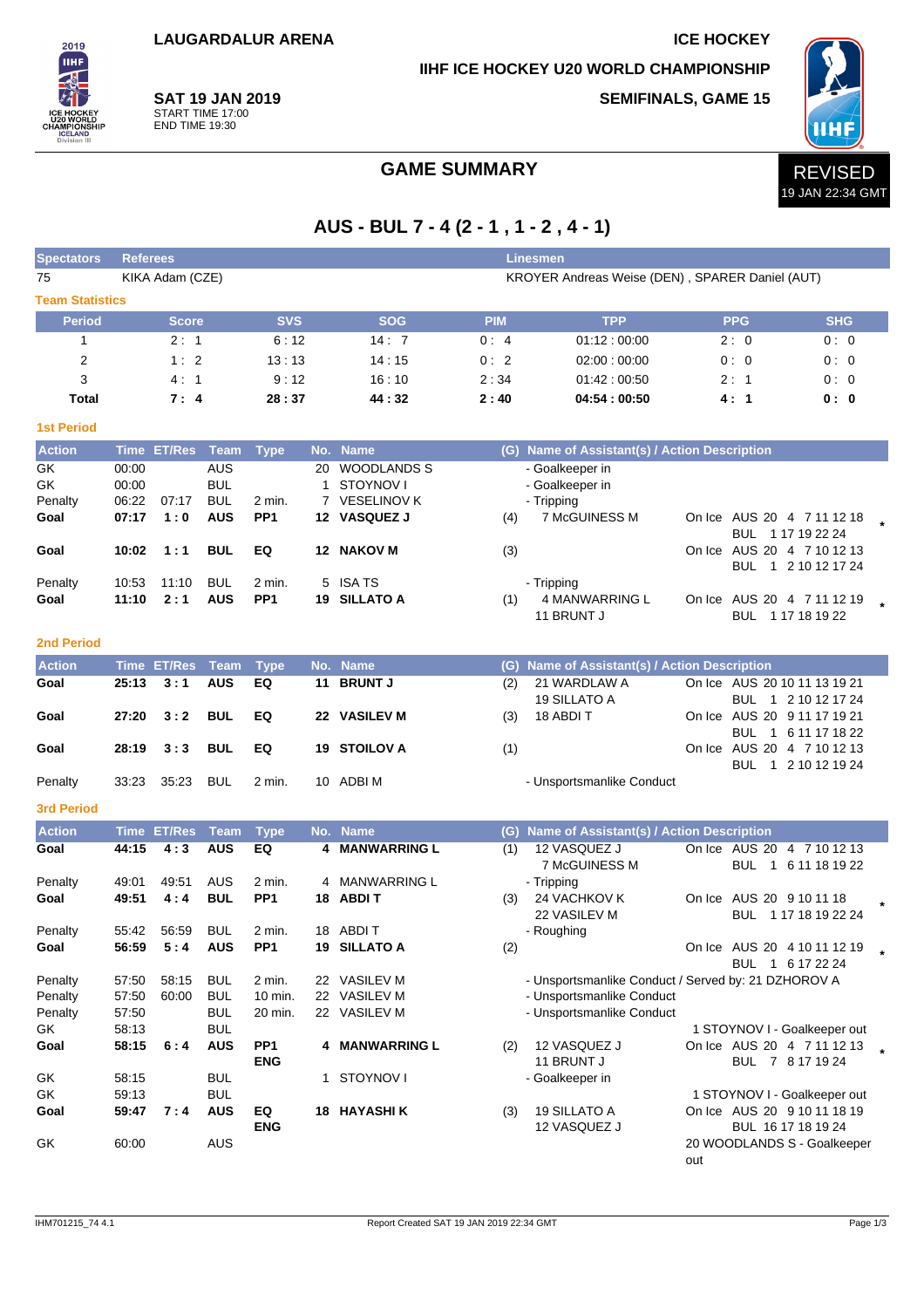**SAT 19 JAN 2019** START TIME 17:00 END TIME 19:30

### **IIHF ICE HOCKEY U20 WORLD CHAMPIONSHIP**

**SEMIFINALS, GAME 15**



#### **Goalkeeper Records**

2019 **IIHF** 

#### **Team : AUS - Australia Team : BUL - Bulgaria**

| No. Name         |    | SOG SVS | <b>MIP</b> | No. Name           | <b>SOG SVS</b> |    | <b>MIP</b> |
|------------------|----|---------|------------|--------------------|----------------|----|------------|
| 20 WOODLANDS Seb | 32 | 28      | 60:00      | 1 STOYNOV Ivan     | 42             | 37 | 59:11      |
| 25 SPELDE Ethan  |    |         |            | 20 GEORGIEV Nikola |                |    |            |

#### **Game Statistics**

I

| Team : AUS (green) |                          |                |                |          |              |          |          |          |        |                |                      |                |           |                |             |
|--------------------|--------------------------|----------------|----------------|----------|--------------|----------|----------|----------|--------|----------------|----------------------|----------------|-----------|----------------|-------------|
|                    | Head Coach: RUCK David   |                |                |          |              |          |          |          |        |                | <b>Shots on Goal</b> |                |           |                |             |
| No. Pos.           | <b>Name</b>              | G.             | А              | P        | <b>PIM</b>   | $FO+$    | FO-      | $FO+/-$  | FO%    |                | $\overline{2}$       | 3              | <b>OT</b> | <b>TS</b>      | $+/-$       |
| 4 F                | MANWARRING Liam +A       | 2              |                | 3        | 2            | 0        | $\Omega$ | 0        | 0.00   | 1              | 2                    | 3              |           | 6              | $-1$        |
| 7 F                | McGUINESS Marcel         | 0              | 2              | 2        | 0            | 0        | 0        | 0        | 0.00   |                | 2                    | 0              |           | 3              | $-1$        |
| 10 D               | <b>WANG Arthur</b>       | 0              | 0              | 0        | $\Omega$     | 0        |          | -1       | 0.00   | $\overline{2}$ |                      | $\overline{2}$ |           | 5              | $+1$        |
| 12 F               | VASQUEZ Jeremy           |                | 3              | 4        | 0            | 13       |          | 6        | 65.00  | 1              | 3                    |                |           | 5              | $-1$        |
| 13 D               | SABLES Dylan             | 0              | $\Omega$       | $\Omega$ | 0            | 0        | $\Omega$ | 0        | 0.00   | 0              |                      |                |           | $\overline{2}$ | $\mathbf 0$ |
| 2 F                | <b>LODGE Yannic</b>      | 0              | 0              | 0        | 0            | 0        | $\Omega$ | 0        | 0.00   | 1              |                      |                |           | 3              | 0           |
| D<br>9             | <b>FAHMY Lachlan</b>     | 0              | 0              | 0        | 0            | 0        | 0        | 0        | 0.00   | 0              | 0                    | 0              |           | 0              | 0           |
| 14 F               | <b>ROZENBERG Fredrik</b> | 0              | $\Omega$       | $\Omega$ | $\Omega$     | $\Omega$ | 0        | 0        | 0.00   | 0              | 0                    | 0              |           | 0              | 0           |
| 17 F               | <b>CHEN Andrew</b>       | 0              | $\Omega$       | 0        | 0            | 0        | 0        | 0        | 0.00   | 0              |                      | 0              |           |                | $-1$        |
| 18 D               | HAYASHI Kenshin +A       | 1              | $\mathbf 0$    |          | $\Omega$     | 13       | 8        | 5        | 61.90  | 1              | $\mathbf 0$          |                |           | $\overline{2}$ | $+1$        |
| D<br>8             | <b>TRIPP Lachlan</b>     | 0              | 0              | 0        | 0            | 0        | $\Omega$ | 0        | 0.00   | 0              | 0                    | 0              |           | 0              | 0           |
| $\mathsf{F}$<br>11 | BRUNT Jordon +C          |                | $\overline{2}$ | 3        | 0            | 1        | 0        | 1        | 100.00 | 3              |                      | 0              |           | 4              | $+1$        |
| D<br>15            | <b>KILIWNIK Thomas</b>   | 0              | $\Omega$       | $\Omega$ | $\Omega$     | $\Omega$ | 0        | 0        | 0.00   | 0              | $\Omega$             |                |           |                | 0           |
| F<br>19            | SILLATO Aiden            | 2              | 2              | 4        | 0            | 21       | 4        | 17       | 84.00  | 3              |                      | 3              |           | 7              | $+1$        |
| 21 F               | <b>WARDLAW Alexander</b> | $\overline{0}$ | 1              | 1        | $\Omega$     | $\Omega$ | $\Omega$ | 0        | 0.00   | $\Omega$       |                      | 3              |           | $\overline{4}$ | $\mathbf 0$ |
| F<br>6             | <b>BARTON James</b>      | 0              | 0              | 0        | 0            | 0        | 0        | 0        | 0.00   | $\mathbf 0$    | 0                    | 0              |           | 0              | 0           |
| 16 F               | <b>RANSOME Jack</b>      | 0              | 0              | 0        | 0            | 0        | 0        | 0        | 0.00   | 0              | $\Omega$             | 0              |           | 0              | 0           |
| $\mathsf{F}$<br>22 | <b>WILLIAMS Brock</b>    | 0              | $\Omega$       | 0        | 0            | $\Omega$ | $\Omega$ | $\Omega$ | 0.00   |                | $\Omega$             | 0              |           |                | 0           |
| GK<br>20           | WOODLANDS Seb (BP)       | 0              | 0              | 0        | 0            |          |          |          |        | 0              | 0                    | 0              |           | 0              |             |
| 25 GK              | <b>SPELDE Ethan</b>      | $\Omega$       | $\Omega$       | $\Omega$ | 0            |          |          |          |        | 0              | $\Omega$             | 0              |           | 0              |             |
| <b>Total</b>       |                          | 7              | 11             | 18       | $\mathbf{2}$ | 48       | 20       | 28       | 70.59  | 14             | 14                   | 16             |           | 44             |             |

|  | Team: BUL (white) |
|--|-------------------|

| $1$ can . DVL (will $\psi$ ) |                               |             |          |                |                |              |          |         |        |                |                |                      |                        |             |
|------------------------------|-------------------------------|-------------|----------|----------------|----------------|--------------|----------|---------|--------|----------------|----------------|----------------------|------------------------|-------------|
|                              | Head Coach: KANCHEV Stanislav |             |          |                |                |              |          |         |        |                |                | <b>Shots on Goal</b> |                        |             |
| No. Pos.                     | <b>Name</b>                   | G           | A        | P              | <b>PIM</b>     | $FO+$        | FO-      | $FO+/-$ | FO%    |                | $\overline{2}$ | 3                    | <b>TS</b><br><b>OT</b> | $+/-$       |
| 6 D                          | <b>PERCHEMLIEV Martin</b>     | 0           | 0        | $\Omega$       | $\Omega$       | $\Omega$     | $\Omega$ | 0       | 0.00   | 0              | 0              | $\Omega$             | 0                      | $\mathbf 0$ |
| 11 F                         | TSITSELKOV Simeon             | 0           | 0        | $\Omega$       | 0              | 0            | $\Omega$ | 0       | 0.00   |                | 4              | $\Omega$             | 5                      | 0           |
| 17 D                         | DIKOV Konstantin +A           | 0           | 0        | $\Omega$       | 0              | 0            | $\Omega$ | 0       | 0.00   | 0              | 2              | 0                    | $\overline{2}$         | 0           |
| 18 F                         | <b>ABDI Tareg</b>             |             |          | 2              | $\overline{2}$ | 5            | 13       | -8      | 27.78  | 0              | 0              |                      | 1                      | $-1$        |
| 22 F                         | VASILEV Miroslav +C           |             |          | $\overline{2}$ | 32             | $\mathbf{3}$ | 10       | $-7$    | 23.08  | $\overline{2}$ | $\overline{2}$ | 3                    | $\overline{7}$         | 0           |
| 2 D                          | <b>DIMOV Nikolay</b>          | 0           | 0        | $\mathbf 0$    | 0              | 0            | 0        | 0       | 0.00   | 0              | 0              | $\Omega$             | 0                      | $+1$        |
| 10 F                         | <b>ADBI Moussa</b>            | 0           | 0        | $\mathbf 0$    | 2              | 6            | 13       | $-7$    | 31.58  | 0              | 1              | $\Omega$             | 1                      | $+1$        |
| 12 F                         | <b>NAKOV Martin</b>           |             | 0        |                | $\Omega$       | $\Omega$     | 3        | -3      | 0.00   |                | 2              |                      | 4                      | $+1$        |
| 19<br>D                      | <b>STOILOV Aleks</b>          |             | 0        |                | 0              | 0            | 0        | 0       | 0.00   | 0              |                | $\Omega$             | 1                      | $-1$        |
| 24 D                         | VACHKOV Kaloyan (BP)          | 0           | 1        |                | $\mathbf 0$    | $\pmb{0}$    | $\Omega$ | 0       | 0.00   |                | $\overline{2}$ | 3                    | 6                      | $\mathbf 0$ |
| 5 D                          | <b>ISA Trevor-Shon</b>        | 0           | 0        | 0              | $\overline{2}$ | 0            | 0        | 0       | 0.00   | 0              | 0              | 0                    | 0                      | 0           |
| 7 F                          | VESELINOV Kristian +A         | 0           | 0        | $\mathbf 0$    | $\overline{2}$ | 5            | 9        | -4      | 35.71  |                | 0              |                      | $\overline{2}$         | 0           |
| F<br>9                       | PENCHEV Ivailo                | $\Omega$    | 0        | $\Omega$       | $\Omega$       | $\mathbf 0$  | $\Omega$ | 0       | 0.00   |                |                | $\Omega$             | $\overline{2}$         | 0           |
| F<br>13                      | LUKOV Zhoro                   | 0           | 0        | 0              | 0              | 0            | 0        | 0       | 0.00   | 0              | 0              | 0                    | 0                      | 0           |
| 16 F                         | <b>GATSEV Aleksandar</b>      | $\mathbf 0$ | 0        | $\mathbf 0$    | 0              | 1            | $\Omega$ | 1       | 100.00 | 0              | 0              |                      | 1                      | $-1$        |
| 3 F                          | <b>IVANOV</b> Ivelin          | 0           | 0        | $\mathbf 0$    | 0              | 0            | 0        | 0       | 0.00   | 0              | 0              | 0                    | 0                      | 0           |
| F<br>8                       | <b>ATANASOV Mario</b>         | 0           | 0        | $\Omega$       | 0              | $\mathbf 0$  | $\Omega$ | 0       | 0.00   | 0              | 0              | $\Omega$             | 0                      | $\mathbf 0$ |
| F<br>21                      | DZHOROV Angel                 | 0           | $\Omega$ | $\Omega$       | 0              | $\mathbf 0$  | $\Omega$ | 0       | 0.00   | $\Omega$       | $\Omega$       | 0                    | 0                      | $\mathbf 0$ |
| GK                           | STOYNOV Ivan                  | 0           | 0        | 0              | 0              |              |          |         |        | 0              | 0              | 0                    | 0                      |             |
| 20 GK                        | <b>GEORGIEV Nikola</b>        | $\Omega$    | 0        | $\mathbf 0$    | $\mathbf 0$    |              |          |         |        | 0              | 0              | $\Omega$             | $\mathbf 0$            |             |
| Total                        |                               | 4           | 3        |                | 40             | 20           | 48       | $-28$   | 29.41  |                | 15             | 10                   | 32                     |             |